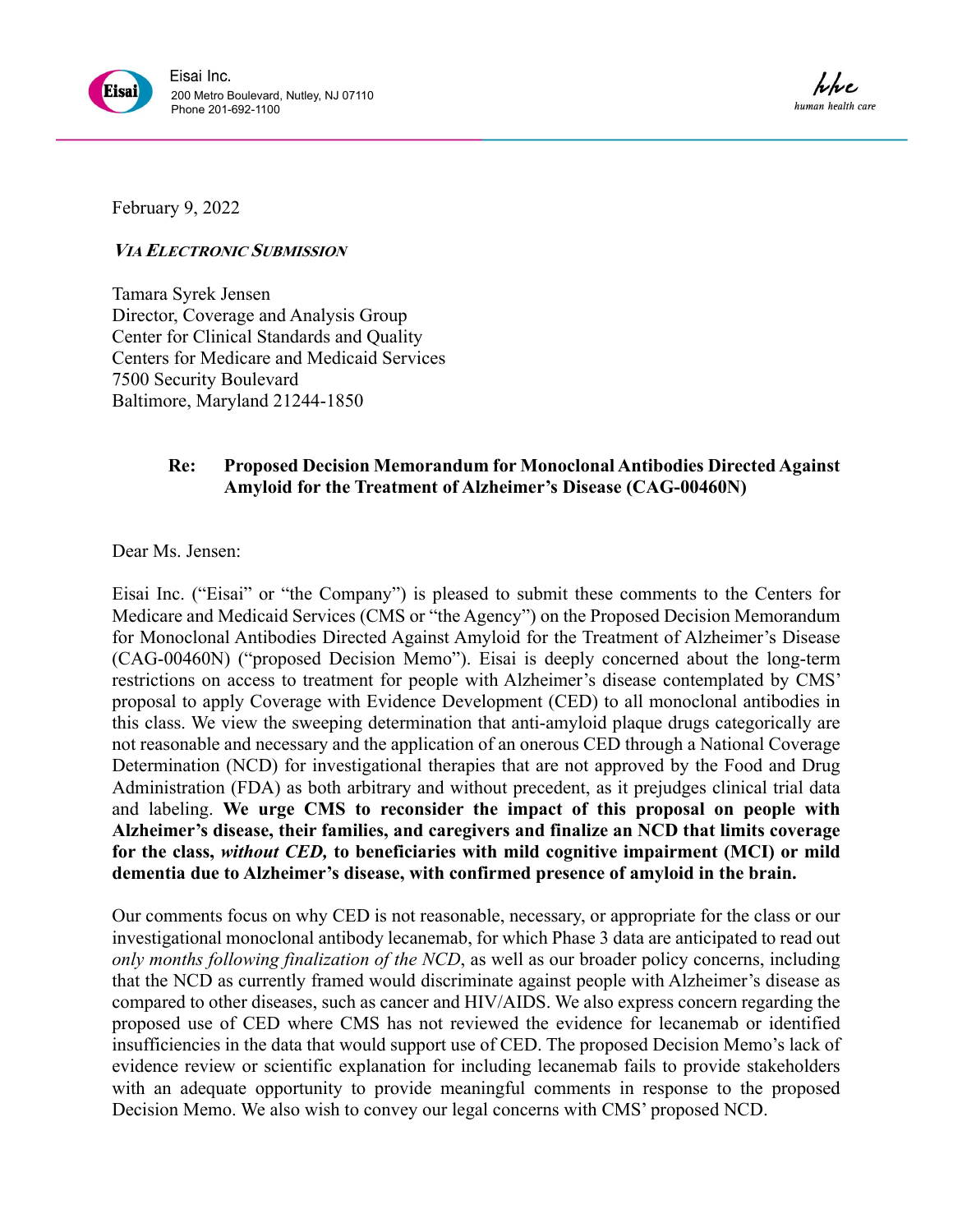#### **I. EISAI'S** *human health care* **MISSION IN ALZHEIMER'S DISEASE**

Eisai is driven by our "*human health care*," or *hhc*, mission in Alzheimer's disease. Everything we do is guided by the principle that patients and their families come first, and we have a responsibility to listen and learn from them. Eisai has been listening, aligning, and understanding the needs of patients living with Alzheimer's disease since well before the approval of our first Alzheimer's disease therapy. This core principle began at Eisai more than 30 years ago and continues to drive our focus on patients, their families, and the public. This principle is a central tenet throughout our response to the initiation of the National Coverage Analysis (NCA) and the proposed Decision Memo.

Eisai's efforts to discover new treatments for Alzheimer's disease began in the early 1980s through the Company's relentless pursuit to understand the underlying causes of the disease. The Company has spent over a quarter of a century with people affected by this disease to better understand their needs. Eisai's pioneering efforts in Alzheimer's disease led to the landmark approval of the anti-Alzheimer's agent Aricept® (donepezil) in 1996, after nearly 13 years of research and development work. $^{\rm l}$ 

These efforts have led to continued Alzheimer's disease therapy breakthroughs, and discoveries, including our investigational monoclonal antibody, lecanemab. On September 28, 2021, Eisai announced initiation of a rolling submission to the FDA of a Biologics License Application (BLA) for lecanemab for the treatment of early Alzheimer's disease. The BLA is proceeding under the Accelerated Approval pathway and is primarily based on clinical, biomarker, and safety data from the Phase 2b clinical trial (Study 201) in people with early Alzheimer's disease and confirmed amyloid pathology. We expect to complete this rolling submission in the first half of calendar year 2022. Additionally, Eisai completed enrollment of 1,795 patients in the lecanemab confirmatory Phase 3 CLARITY AD clinical trial, which is expected to report out in the Fall of 2022.

The FDA granted lecanemab Breakthrough Therapy designation in June of 2021, based on findings from a Phase 2b clinical trial and its long-term extension exploring the impacts of lecanemab on reducing brain amyloid-beta (Aβ) and clinical decline. In December of 2021, the FDA also granted lecanemab Fast Track designation.

Scientific and technological breakthroughs have led to the advancement of new biomarker-guided, targeted pathway-based medicines. The Company looks forward to engaging with CMS and other stakeholders throughout this process to ensure coverage is available to the right patients at the right time in accessible settings of care, as well as coverage of the most modern and up-to-date methods of confirming amyloid, including coverage at this time for follow-up positron emission tomography (PET) scans and other necessary diagnostic tests to guide patient treatment. This is an area where technology is rapidly evolving and coverage flexibility is critical.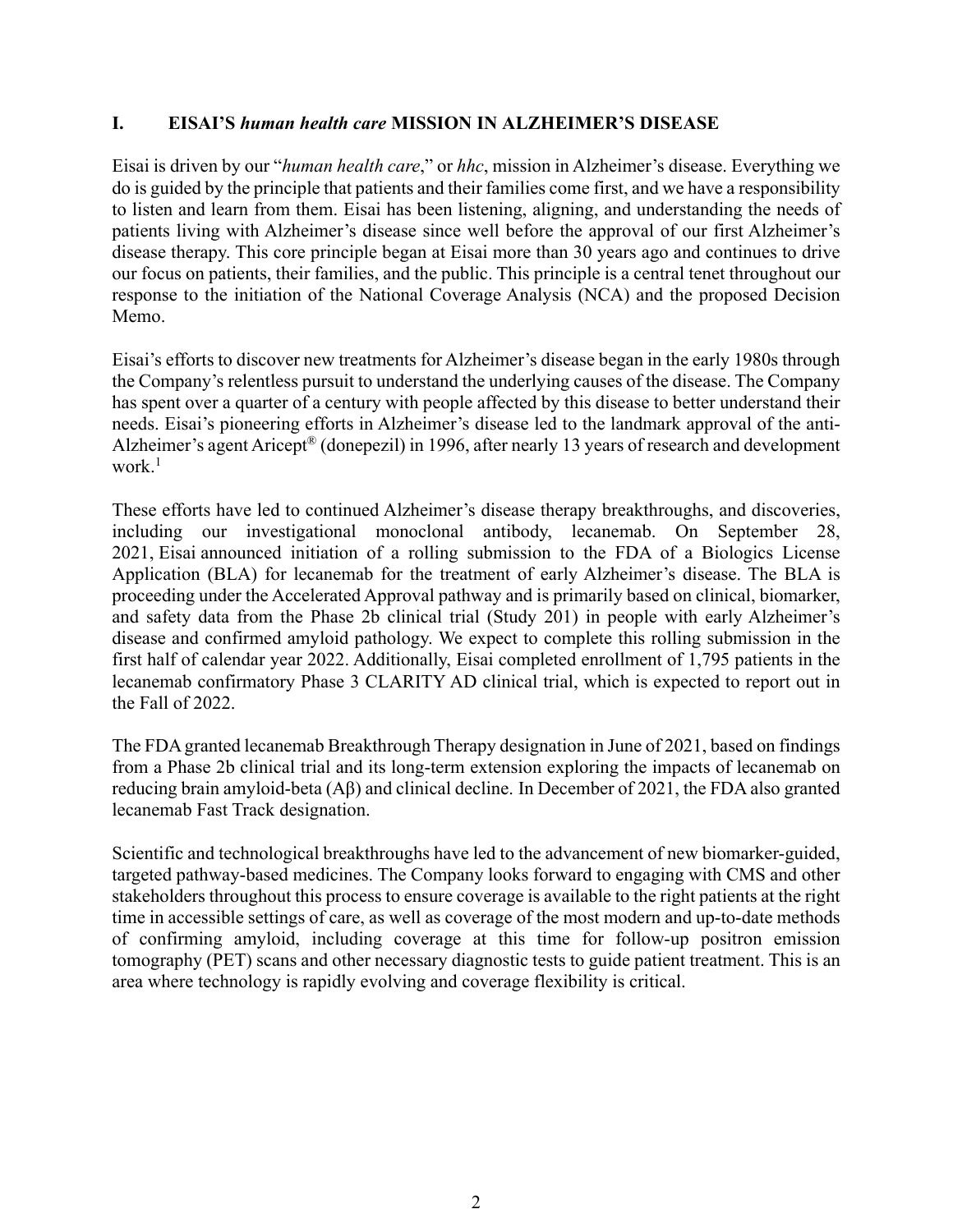#### **II. RECOMMENDATION FOR FINAL DECISION: EISAI URGES CMS TO FINALIZE NATIONAL COVERAGE WITHOUT A CATEGORICAL CED REQUIREMENT**

Eisai strongly opposes CMS' proposal to apply CED categorically to all monoclonal antibodies directed against amyloid for the treatment of Alzheimer's disease. Application of CED through a NCD for investigational therapies that are not yet approved by the FDA is both arbitrary and without precedent, as it prejudges clinical trial data and labeling. Eisai is deeply troubled that CMS not only proposes to apply CED to these future therapies, but to require the strictest type of CED in the form of randomized controlled trials (RCTs), with treatment restricted to hospital-based outpatient settings.

In the case of our investigational humanized monoclonal antibody, lecanemab, CED is not reasonable, appropriate, or necessary based on the findings from our Phase 2b study and open label extension (OLE), as well as the short timeline to anticipated traditional approval. The Phase 2b study of lecanemab published in 2021 demonstrated that lecanemab cleared amyloid plaques in a dose- and time-dependent manner and slowed cognitive decline in early Alzheimer's disease.

Eisai has expressed support for an NCD that limits coverage to beneficiaries with MCI or mild dementia due to Alzheimer's disease, with confirmed presence of amyloid in the brain. We cannot support a proposal that would severely restrict Medicare beneficiary access for the foreseeable future to all drugs in this class, exacerbate health inequities, and not account for important ongoing research. We are further concerned that this action directly calls into question FDA's role in determining safety and efficacy, as well as the agency's regulatory autonomy and scientific independence.

Our concerns about CMS' CED proposal are set forth in further detail below. Eisai urges CMS to finalize an NCD that does not categorically limit monoclonal antibody treatments to CED, but rather leaves open the option for broader availability of promising FDA-approved therapies. CMS has at its disposal a robust claims database for surveilling and analyzing health benefits of drugs within the Medicare program over time; manufacturers also leverage this data for the same purposes, as Eisai is planning on doing in its lecanemab CLARITY AD trial.

# **III. CED PROPOSAL CONTAINS SCIENTIFIC AND ANALYTIC LIMITATIONS REGARDING THE CLINICAL EVIDENCE**

There are significant scientific and analytic limitations to the clinical evidence CMS considered, as well as the systematic review and meta-analysis conducted by scientists at the National Institute on Aging (NIA) to advocate for the CED. In particular, the evidence review does not acknowledge recent Phase 2 clinical trial data from monoclonal antibodies with robust amyloid clearance, which support amyloid as a surrogate reasonably likely to predict clinical benefit.<sup>2</sup> These data, together with the aducanumab analyses, support that high levels of amyloid reduction are required for clinical benefit. In Evidence Table 2 of the proposed Decision Memo, all of the treatments – except aducanumab – did not robustly remove amyloid because of the drug target/mechanism (preference for targeting  $\Lambda\beta$  monomers and not plaques [solanezumab]; lack of microglial activation for plaque clearance [crenezumab]) or underdosing (bapineuzumab; gantenerumab Scarlett Road studies;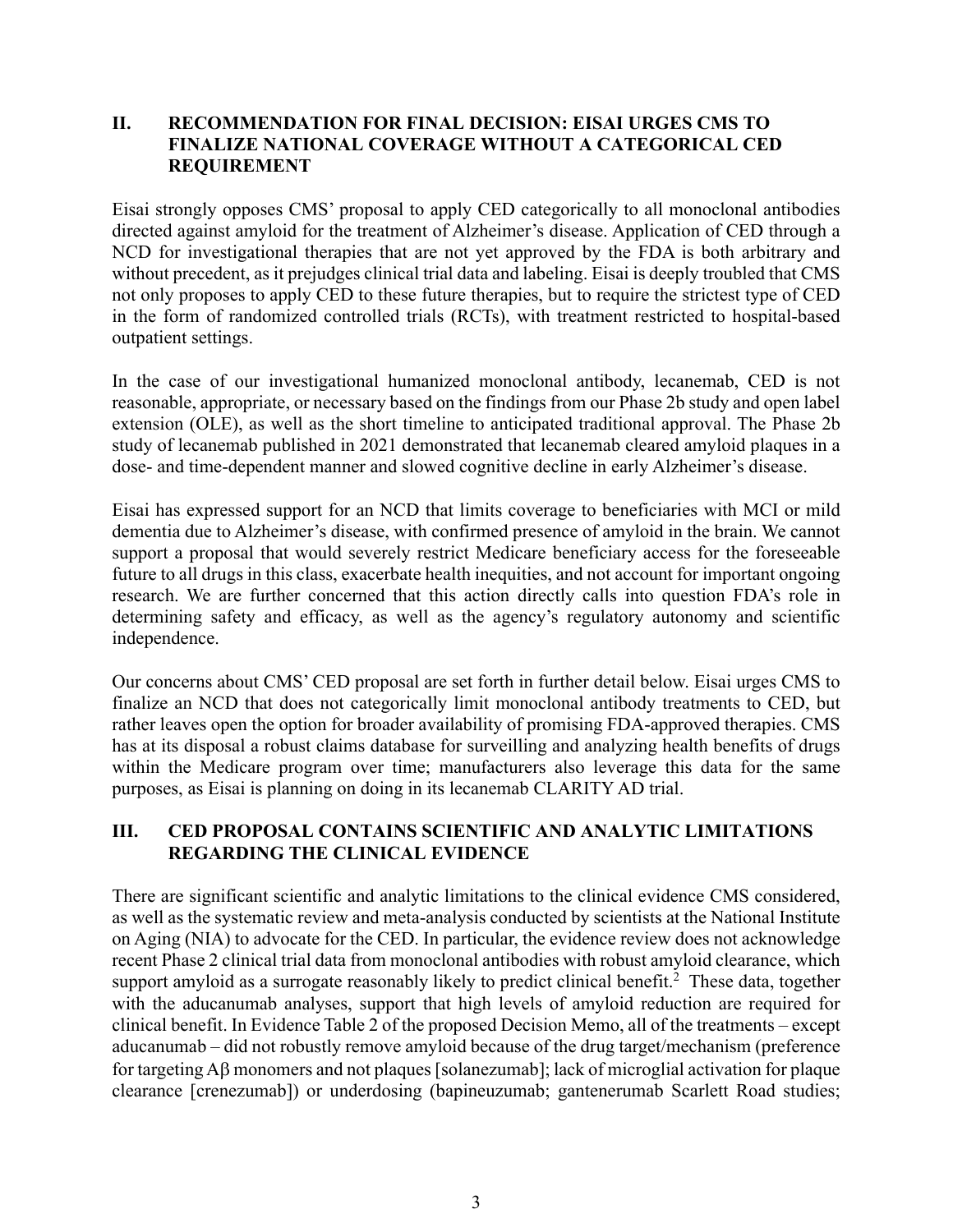current gantenerumab Phase 3 studies are testing a four-fold higher dose). Based on the totality of data and a careful, sophisticated dose-response analysis of amount of amyloid reduction and effect on Clinical Dementia Rating, sum of boxes (CDR-SB), the FDA concluded that "there is a clear relationship between reduction of amyloid-beta plaque burden in brain and preserving of clinical function in the aducanumab program, which is consistent across all 6 other available programs of anti-A $\beta$  antibodies under development over the past decade."<sup>3</sup>

Moreover, CMS proposes for the CED studies to determine whether monoclonal antibodies directed against amyloid to treat Alzheimer's disease "result in both a statistically significant and clinically meaningful difference in decline in cognition and function." No Medicare laws, regulations, or guidance, however, specifically require evidence that a drug results in "meaningful improvement in health outcomes" to satisfy Medicare's statutory reasonable and necessary criteria.4

The *minimal clinically important difference (MCID)* attempts to quantify "the smallest difference in score in the domain of interest which **patients** perceive as beneficial and would mandate . . . a change in the patient's management."<sup>5</sup> This definition involved two constructs: 1) a minimal amount of patient reported change and 2) something significant enough to change patient management. Hence, the potential usefulness of MCID is to serve as a benchmark for improvement of individual patients, and through change in clinical parameter (*e.g.*, disease state or severity). The success of treatment would then be measured by the proportion of patients who reach MCID as opposed to the average change of a group of patients. Consequently, the change in scores depends on the patient's initial baseline status. The proposed NCD, however, fails to take patient centricity into account.

The study by Andrews et al.  $(2019)^7$  is a retrospective database study utilizing data collected from the NACC initiative. The clinical meaningfulness thresholds were not derived from randomized treatment comparisons, but rather from within group changes over time. The assessment of clinical improvement is not performed by patients; the reliability and consistency of clinical adjudications by different physicians/clinics may require further evaluation. In addition, instead of a definitive clinically important change score, the analysis resulted in an "average score" for the group. Patients may vary significantly from each other and although they may fall within the average score, whether that finding was specifically appropriate for them is questionable. $8\,$  In essence, an MCID is required to function as a measure of responsiveness of a given instrument. Andrews et al. (2019) reported the proportion of patients who reached MCID in this study, albeit assessed by clinicians not patients. The minimum change thresholds at which over 70% of visits were classified as having a clinically meaningful decline measured by CDR-SB was, in fact, an increase of 0.5 for the whole sample evaluated in the study without separating out disease status or severity.

Finally, Eisai is highly concerned and fundamentally disagrees with CMS' perspective that the causal pathway is not sound. The science, from our perspective and from that of our partners at the National Institutes of Health, is sound and robust, including extensive product-specific data as well as ongoing discoveries that further reinforce the key relationship of the amyloid pathway with tau, neurodegeneration, and clinical decline. Our investment in and dedication to this area of research and the millions of people suffering from this debilitating disease are built on this strong foundation.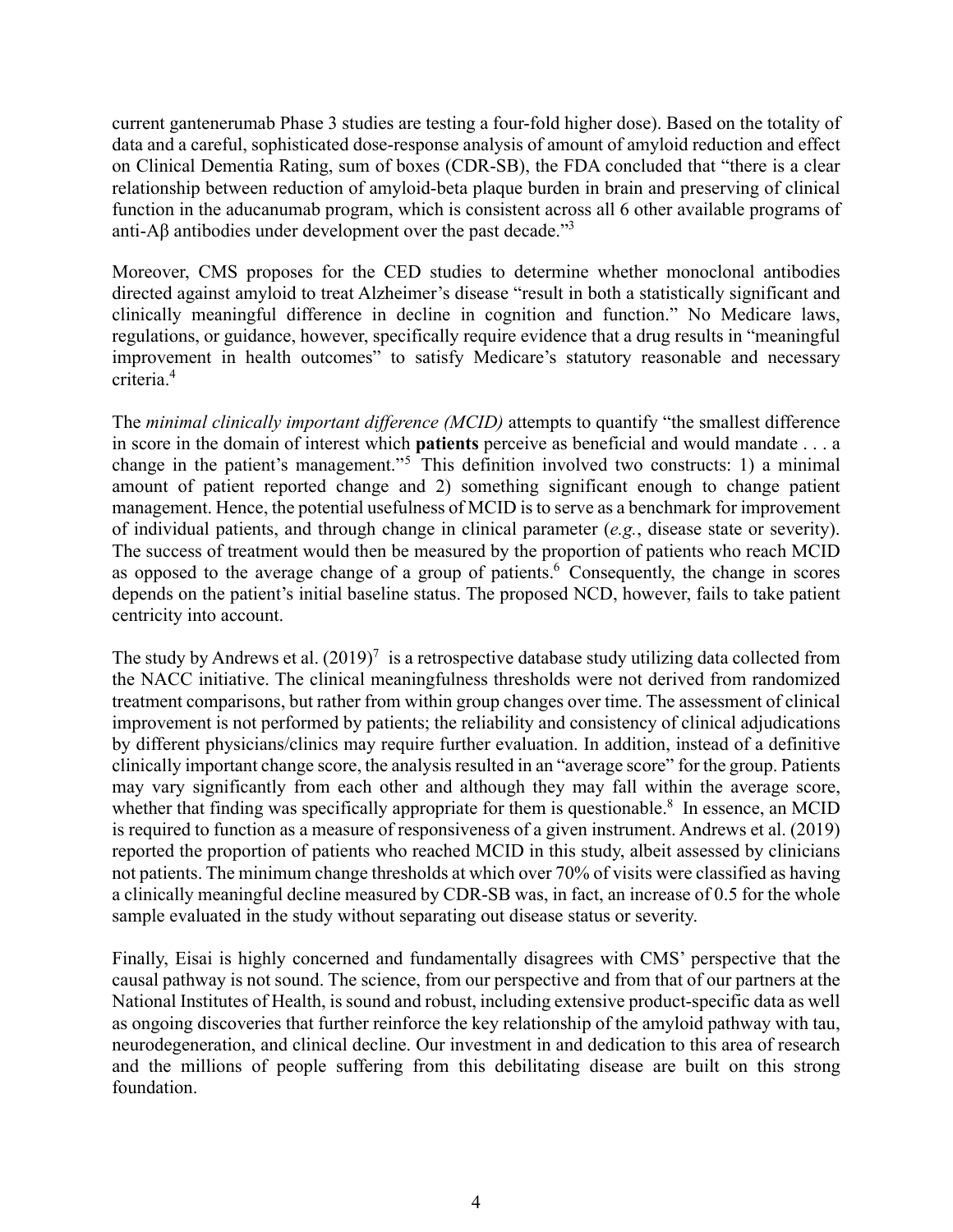# **IV. CED IS NOT REASONABLE, NECESSARY, OR APPROPRIATE FOR LECANEMAB OR THE CLASS**

Institution of CED for lecanemab and the entire class of monoclonal antibody therapies to assess the association between clearance of amyloid and slowing of cognitive decline would be duplicative of data that manufacturers are already generating. Eisai's Phase 2b data on lecanemab shows that the mechanism of action allows for robust clearance of amyloid, associated with a slowing of clinical decline, as specified in further detail below. Eisai views application of CED for lecanemab as not reasonable, appropriate, or necessary based on this Phase 2b data on slowing of clinical decline, combined with a low rate of amyloid related imaging abnormalities (ARIA), *and* data from the anticipated completion of the confirmatory Phase 3 trial, which was designed to provide the robust evidence of clinical efficacy, which will be available *within months of the conclusion of the NCA*.

# **A. Rolling BLA Submitted in September with Phase 3 Data Read-out Anticipated in Fall 2022**

Lecanemab is an investigational humanized monoclonal antibody that selectively binds to neutralize and eliminate soluble, toxic amyloid-beta aggregates (protofibrils) that are thought to contribute to the neurodegenerative process in Alzheimer's disease. The FDA granted lecanemab Breakthrough Therapy designation in June of 2021, based on findings from a Phase 2b clinical trial and its long-term extension exploring the impacts of lecanemab on reducing brain amyloidbeta and clinical decline. On September 28, 2021, Eisai announced initiation of a rolling BLA submission, which is proceeding under the Accelerated Approval pathway and is primarily based on clinical, biomarker, and safety data from the Phase 2b clinical trial (Study 201) in patients with early Alzheimer's disease and confirmed amyloid pathology. On December 20, 2021, FDA granted lecanemab Fast Track designation.

Eisai completed enrollment of 1,795 patients in the confirmatory Phase 3 CLARITY AD clinical trial, and the Phase 3 clinical study, AHEAD 3-45, is currently exploring lecanemab's safety and efficacy in individuals with preclinical Alzheimer's disease. The Phase 3 study (CLARITY AD) in early Alzheimer's disease patients will report out in the Fall of 2022 and serve as a confirmatory study for these findings. Based on this anticipated timeline, full data on the efficacy and safety of lecanemab will be available only months after conclusion of the NCA. There is no scientific reason for a CED to apply to lecanemab under these circumstances.

| September 2021         | Fall 2022                 | December 2022              |
|------------------------|---------------------------|----------------------------|
| Rolling BLA submission | Anticipated Phase 3 Study | Anticipated submission for |
|                        | (CLARITY AD) read-out     | traditional FDA approval   |

CMS states in its own Guidance for the Public, Industry, and CMS Staff on the use of CED: "[W]e do not contemplate the application of CED to drugs or biologics that have not been approved by FDA for at least one indication."<sup>9</sup> Eisai would have significant concerns about CMS instituting CED requirements for lecanemab in any case, but particularly prior to FDA making an approval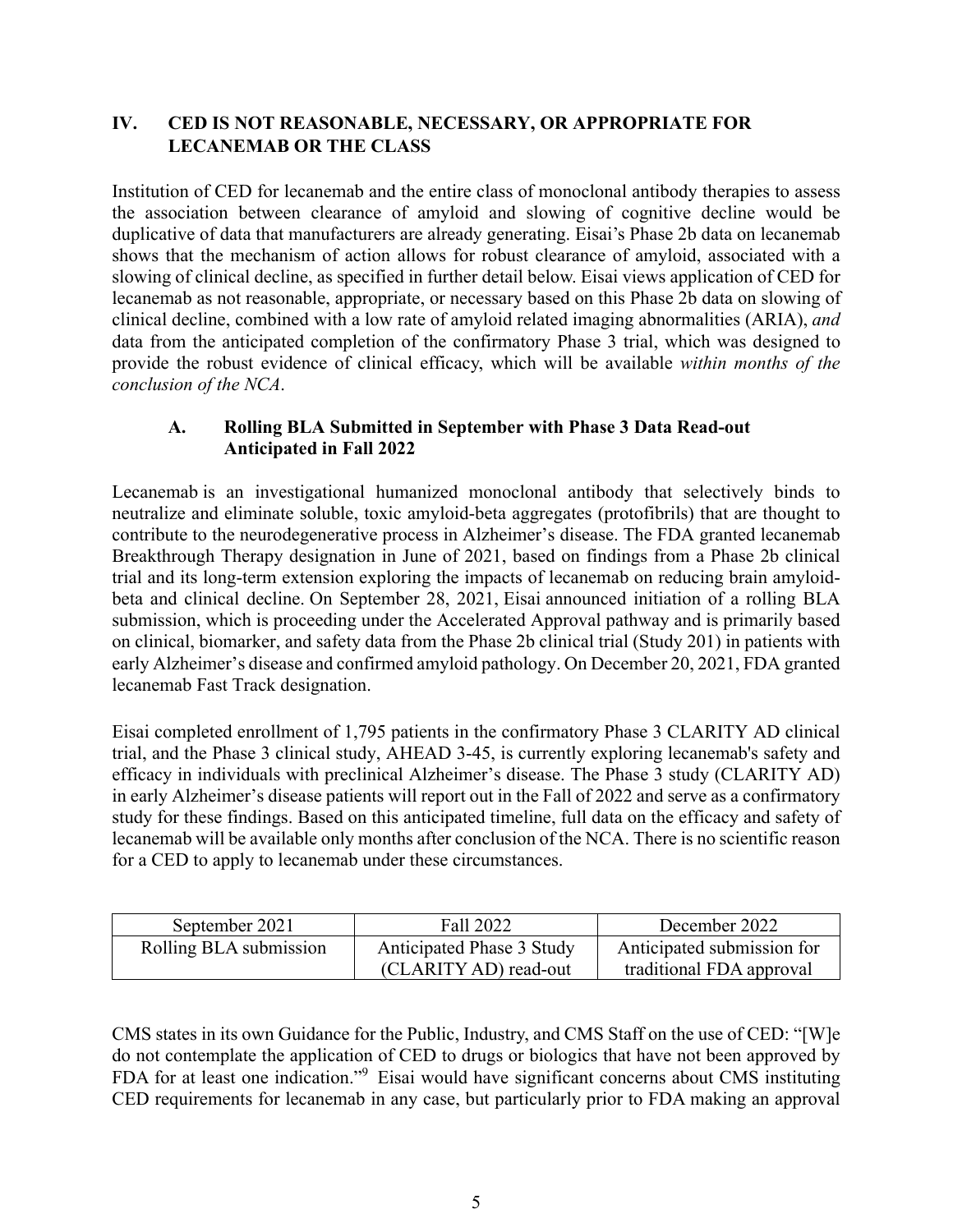decision on the drug. This type of action would be precedent-setting for the biopharmaceutical industry and raise significant concerns about pre-judgment of clinical trial data and FDA approval. If CMS later determines that a drug in this class is not reasonable and necessary once data are available, CMS has the authority to initiate a CED proposal at that time; the current time is not ripe for this type of determination.

# **B. Phase 2b Data Demonstrated that Lecanemab Cleared Amyloid Plaques in a Dose- and Time-dependent Manner and Slowed Clinical Decline in Early Alzheimer's Disease**

The Phase 2b study of lecanemab was published earlier in 2021 and demonstrated that lecanemab cleared amyloid plaques in a dose- and time-dependent manner and slowed clinical decline in early Alzheimer's disease. The Phase 2b clinical efficacy results are consistent across endpoints and statistical methodology, including the primary Bayesian statistical analyses.<sup>10</sup> New clinical and biomarker data also are now available from the double-blind phase and OLE of the lecanemab Phase 2b study. $11$ 

In the double-blind phase, after 18 months of treatment at the highest dose of 10 mg/kg administered intravenously (IV) biweekly, 81% of early Alzheimer's disease patients became amyloid negative by visual read of the amyloid PET scan, with corresponding changes in biomarkers of amyloid (plasma Ab42/40) and tau (plasma p-tau181), and 30% slowing of clinical progression by the ADCOMS composite scale. This dose reduced amyloid by approximately 70 CL from a mean baseline of 74.5 CL (94% reduction) at 18 months.<sup>12</sup> The extent of reduction in amyloid and corresponding biomarker changes were correlated with slower cognitive decline at the treatment group and patient levels, consistent with amyloid being a surrogate outcome measure reasonably likely to predict clinical benefit.

The OLE was initiated after analysis of the core double-blind period. Individuals were started on lecanemab 10 mg/kg IV biweekly after a period of 9-59 months off-treatment (mean 24 months). The clinical and biomarker treatment effect of lecanemab at the end of the double-blind phase was maintained while off-treatment during the gap period, consistent with a disease-modifying effect.

Initiation of lecanemab treatment in the OLE confirmed that lecanemab produces a robust clearance of brain amyloid, with significant amyloid reduction as early as three months, and >80% of subjects achieving amyloid negative status as early as 12 months.

Consistent with the safety findings in the core period, lecanemab was well-tolerated with <10% incidence of ARIA-E at 10 mg/kg biweekly in the Core and OLE. The incidence of symptomatic ARIA-E was <2% in Core and OLE. This safety profile enables lecanemab to be initiated at the therapeutic dose without titration.

These results reinforce and expand upon the unique clinical and biomarker profile of lecanemab. The mechanism of action allows for robust clearance of amyloid, associated with a slowing of clinical decline. Because of the low rate of ARIA, an adverse event associated with amyloid targeting therapeutics, the therapeutic dose may be initiated without the need for titration.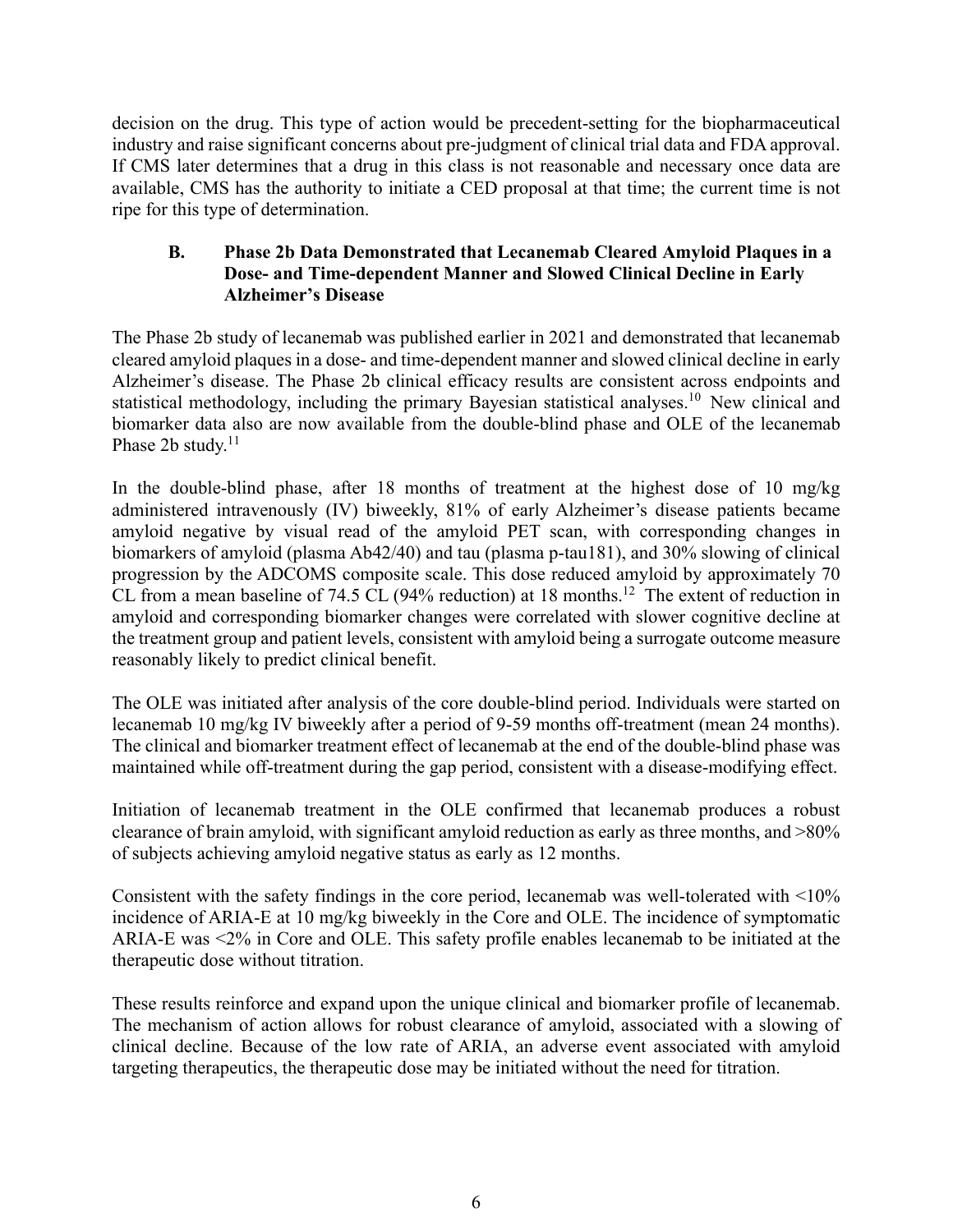The clinical and biomarker effects in the OLE suggest a disease-modifying effect, and the potential for further benefit with maintenance treatment even after amyloid is cleared, which can be monitored by blood-based biomarkers.

# **C. Lecanemab Phase 2b Study and Phase 3 Study Design Satisfy Draft CED Criteria**

Requiring CED as a condition of coverage is not reasonable in the case of lecanemab, as the Phase 2b data and Phase 3 study design already satisfy the main draft CED criteria. A side-by-side comparison of these studies against CMS' proposed CED criteria is set forth in the Appendix. Given that the lecanemab Phase 2b and Phase 3 studies already satisfy the CED criteria, there is no basis for requiring that post-FDA-approval use of the drug be limited to CED.

Our research findings will answer the questions that CMS proposes for inclusion in CED-related RCTs and detail findings in population subgroups. There are no scientifically sound or reasonable policy grounds for requiring further RCTs or prospective longitudinal studies for this class to reassess these questions and examine safety and efficacy in a manner that exceeds FDA requirements for approval, particularly in a progressive, degenerative, and fatal disease like Alzheimer's disease. Once a drug has demonstrated efficacy in a Phase 3 clinical trial, to the satisfaction of FDA experts, leading to traditional approval, there is no longer a need to perform additional clinical trials with placebo. Indeed, imposing such a requirement for an already proven therapy poses serious ethical concerns.

With the confirmatory data for lecanemab anticipated to be available in the Fall of 2022, treating physicians and the broader Alzheimer's disease community will be well-equipped with information to make determinations on appropriate use of lecanemab, along with reference to expert clinical practice guidelines. In addition, NCD specifications limiting coverage to beneficiaries with MCI or mild dementia due to Alzheimer's disease, with confirmed presence of amyloid in the brain, along with Medicare Administrative Contractor (MAC) claims review, will aid in ensuring treatment is made available and covered only for beneficiaries for whom treatment is appropriate.

# **D. Lecanemab's Phase 3 Trial is Representative of the National Population**

In further alignment with the CED proposal, our CLARITY AD trial patient population provides a good representation of the United States (U.S.) Medicare population. The distribution of Medicare beneficiaries by race/ethnicity in 2019 was 75% White, 10% Black, 9% Hispanic, 4% Asian, <1% American Indian, and the remaining percentage is "Multiple Races."13 Of CLARITY AD's enrolled U.S. population, approximately 22.5% are Hispanic, 4.5% are Black, .7% are Asian, .1% are American Indian or Alaskan Native, and .1% are Native Hawaiian or Other Pacific Islander, resulting in a total diverse population of  $\sim$ 25% (2.1% of subjects are both Black as well as Hispanic, therefore the total rate is less than the sum of the individual race and ethnicity rates), aligning with the total diverse Medicare population. Race and age are included as subgroups for demographics and adverse events in the CLARITY AD protocol, with an analysis of these subgroups detailed in the Statistical Analysis Plan.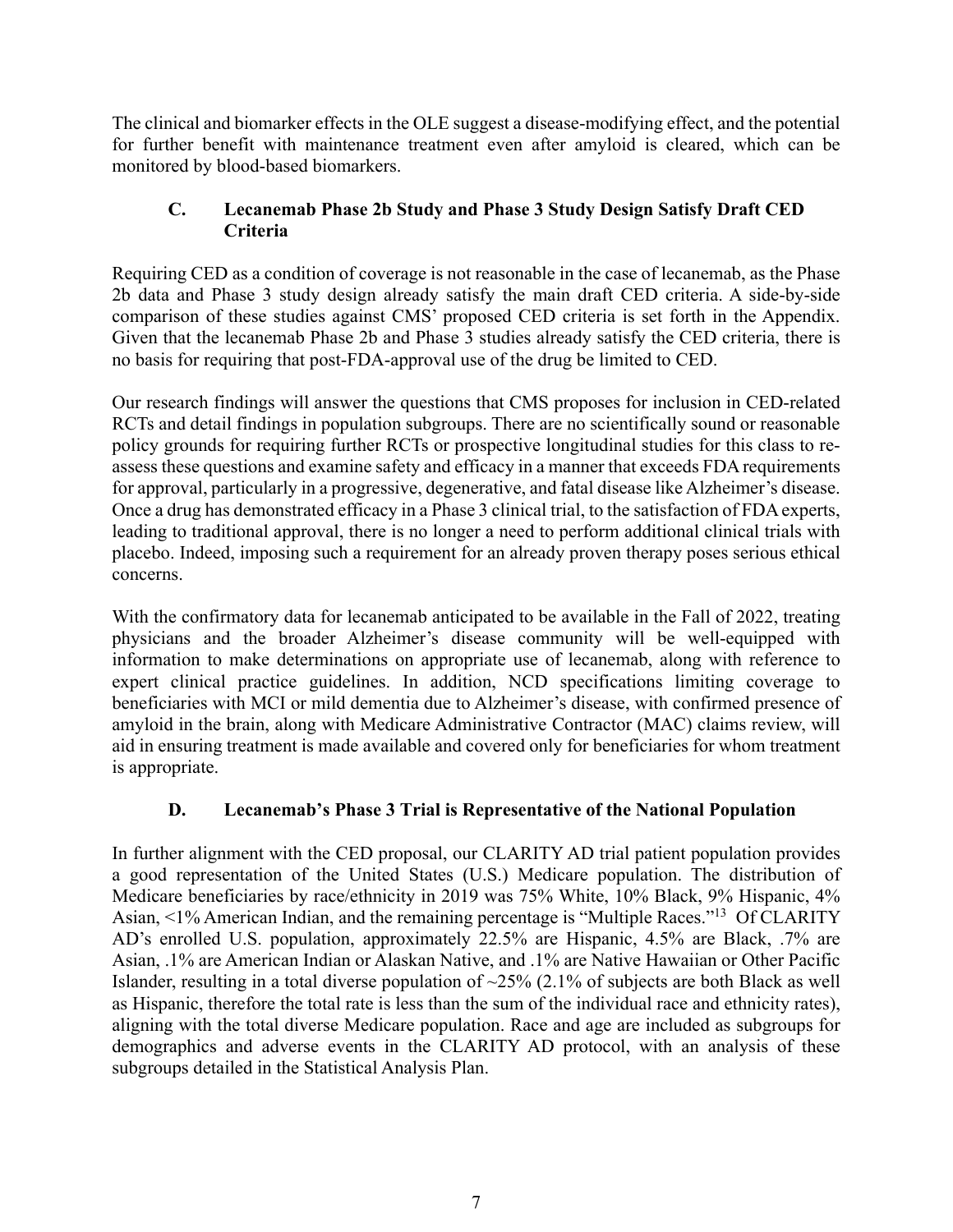Inclusion of diverse patient populations in clinical trials may lead to more robust and complete data that increase the understanding of racial and ethnic differences in treatment responses that, in turn, may contribute to reduced disparities in health and outcomes of care. However, despite major efforts by the FDA and other organizations, diversity in clinical trials has not substantially improved. This is not limited to Alzheimer's disease clinical studies. Researchers have identified five critical barriers to participation of racially and ethnically diverse patient populations: mistrust; lack of comfort with the clinical trial process; lack of information about clinical trials; time and resource constraints associated with participation; and lack of awareness about the existence and importance of clinical trials and medical interventions.<sup>14</sup>

Institution of a CED program likely will exacerbate these barriers. Lower participation by race/ethnicity has been reported in many therapeutic areas, including but not limited to oncology, diabetes, systemic lupus erythematosus, and, most recently, vaccines.<sup>15</sup>

# **E. Proposed Decision Memo Fails to Follow Procedures Necessary for Triggering CED**

In addition to the multiple grounds set forth above for not applying CED to lecanemab, the proposed Decision Memo fails to discuss lecanemab's data or identify any insufficiency in available evidence, which is a critical requirement for CMS to trigger use of CED pursuant to Section 1862(a)(1)(A), (E) of the Social Security Act (SSA). It is not clear how CMS reached a determination as to the appropriateness of application of CED to lecanemab or whether the lecanemab data were reviewed prior to proposing to apply CED to control coverage of lecanemab upon FDA approval. This lack of evidence review fails to provide adequate notice to the public and a meaningful opportunity to comment or respond to the proposed Decision Memo.

In addition, CMS erred by requiring anti-amyloid plaque drugs to meet an unlawfully heightened burden of proof. The statute excludes from coverage only those items and services that are "not reasonable and necessary for the diagnosis or treatment of illness or injury."16 However, in the proposed Decision Memo, CMS presumes that FDA-approved drugs in this class are not safe and effective, and therefore not reasonable and necessary, requiring affirmative "evidence sufficient to conclude that the use of monoclonal antibodies directed against amyloid for the treatment of Alzheimer's disease improves health outcomes for Medicare beneficiaries[.]"

In its proposed Decision Memo, CMS failed to adequately explain how it reconciles its conclusions with its own prior policies and FDA's decision to approve ADUHELM<sup>®</sup> (aducanumab-avwa). CMS' conclusion that the evidence is insufficient to show that anti-amyloid monoclonal antibodies are safe and effective for the treatment of Alzheimer's disease contradicts FDA's contrary conclusions across this range of medicines, in contravention of CMS' existing coverage policies – and FDA's conclusions still are more favorable for lecanemab. Lecanemab is Breakthrough-designated, meaning that FDA has determined that even "preliminary clinical evidence indicates that the drug may demonstrate substantial improvement on a clinically significant endpoint(s) over available therapies."<sup>17</sup>

CMS' policy, set out in the Medicare Benefit Policy Manual, is that "[d]rugs or biologicals approved for marketing by the Food and Drug Administration (FDA) are considered safe and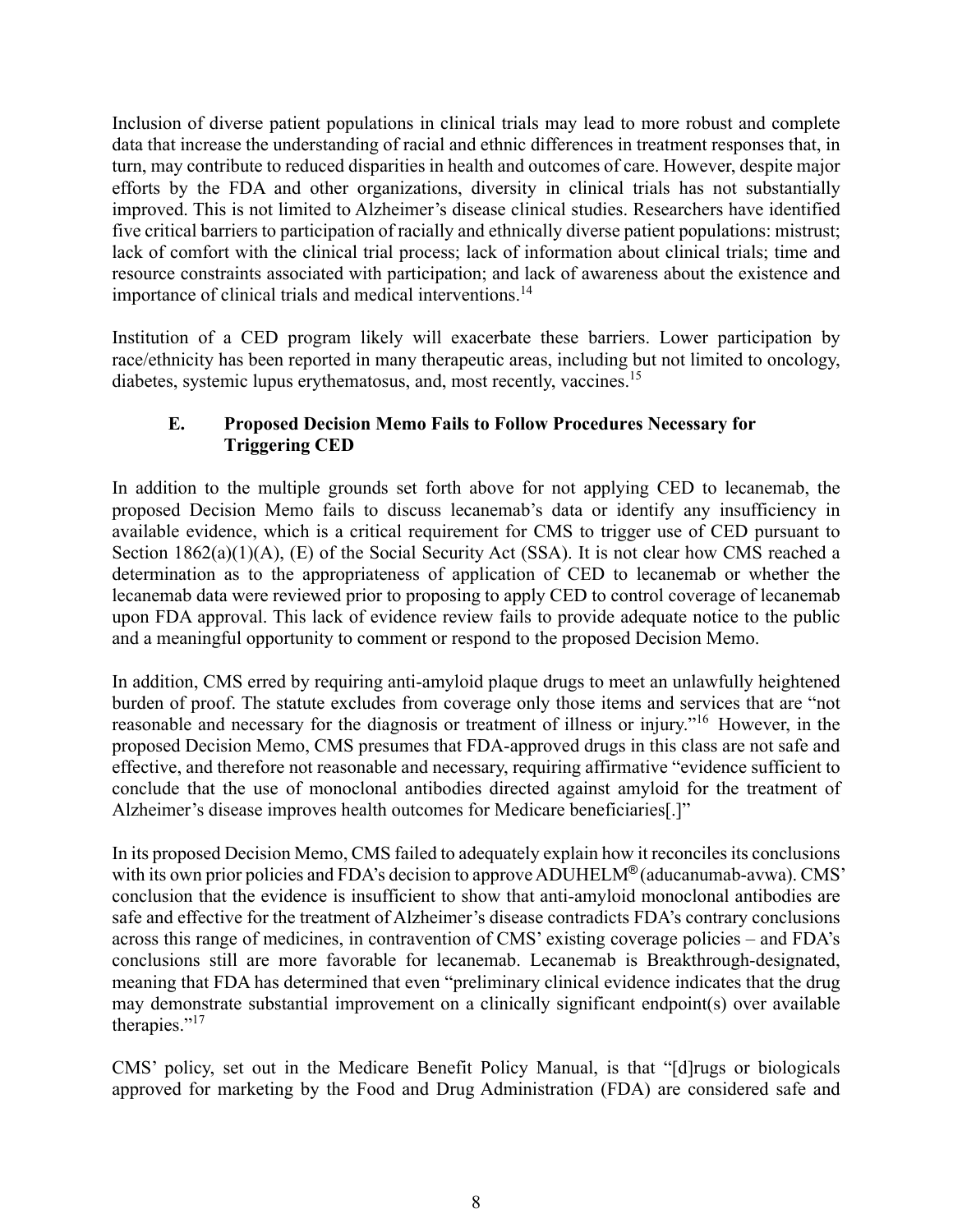effective for purposes of [the reasonable and necessary] requirement when used for indications specified on the labeling." Medicare Benefit Policy Manual, Chapter 15, § 50.4.1; *Porzecanski v. Azar*, 316 F. Supp. 3d 11, 14 (D.D.C. 2018) ("Drugs approved by the Food and Drug Administration (FDA) are considered reasonable and necessary when used for indications specified on their FDA-approved labeling." (citing the Manual)). That policy applies to ADUHELM because it is an FDA-approved drug under the definition in the Manual. Drugs and biologicals with approved new drug applications (NDAs) are considered FDA-approved. *See*  Medicare Benefit Policy Manual, Chapter 15, § 50.4.1 (acceptable evidence of FDA-approval is "[a] copy of the FDA's letter to the drug's manufacturer approving the new drug application (NDA)"). CMS has a duty to explain why it is not following *its own policy* of treating FDAapproved drugs as safe and effective with respect to ADUHELM and other anti-amyloid plaque drugs.18 Unfortunately, the proposed NCD does not discuss the reason for this change in CMS policy.

Thus, CMS also erred by failing to defer to FDA's finding that anti-amyloid plaque drugs, including aducanumab and Breakthrough-designated investigational products, such as lecanemab, are in fact likely to be safe and effective, and indeed may demonstrate a substantial improvement on clinically significant endpoints over available therapies. The statutory scheme requires CMS to adopt FDA determinations of safety and effectiveness; CMS, in turn, evaluates whether or not the product is reasonable and necessary for the Medicare population in light of FDA's finding. CMS erred by failing to defer to FDA's findings.

# **V. POLICY CONCERNS WITH PROPOSED DECISION MEMORANDUM**

# **A. CED Should Not Apply to Investigational Therapies**

Application of CED to future anti-amyloid monoclonal antibodies in development, prior to FDA approval or labeling, is arbitrary and unprecedented. The proposal to apply CED to these therapies appears to be made based on an unsupported assumption that all drugs in the class have a similar function of reducing amyloid in the brain. This assumption is not sufficient for reaching a categorical conclusion that data findings will be alike across the entire class and, as such, that it is appropriate to institute a significantly restrictive and onerous coverage requirement now that will apply for the foreseeable future to all therapies in development.

The proposed Decision Memo's application of findings from failed clinical trials for the first generation of anti-amyloid monoclonal antibodies (*e.g.*, bapineuzumab and solanezumab) to lecanemab and other second-generation agents is unscientific. The proposed Decision Memo incorrectly integrates data from these first-generation drugs in the Evidence Tables. For example, some of the data included are from registries rather than RCTs and are not representative of current therapies. The medical community has identified myriad factors that led to the failure of earlier potentially Alzheimer's disease-modifying agents, such as: the agent's failure in attaining robust and selective target engagement in the brain; starting treatment at a clinical stage that is too late to be effective; underpowered trials; adverse side effects on cognition; and flawed trial execution.<sup>19</sup>

As Dr. Dennis Selkoe states in a recent article comparing second-generation antibodies against amyloid accumulation (*e.g.*, aducanumab, lecanemab, gantenerumab, and donanemab) to first-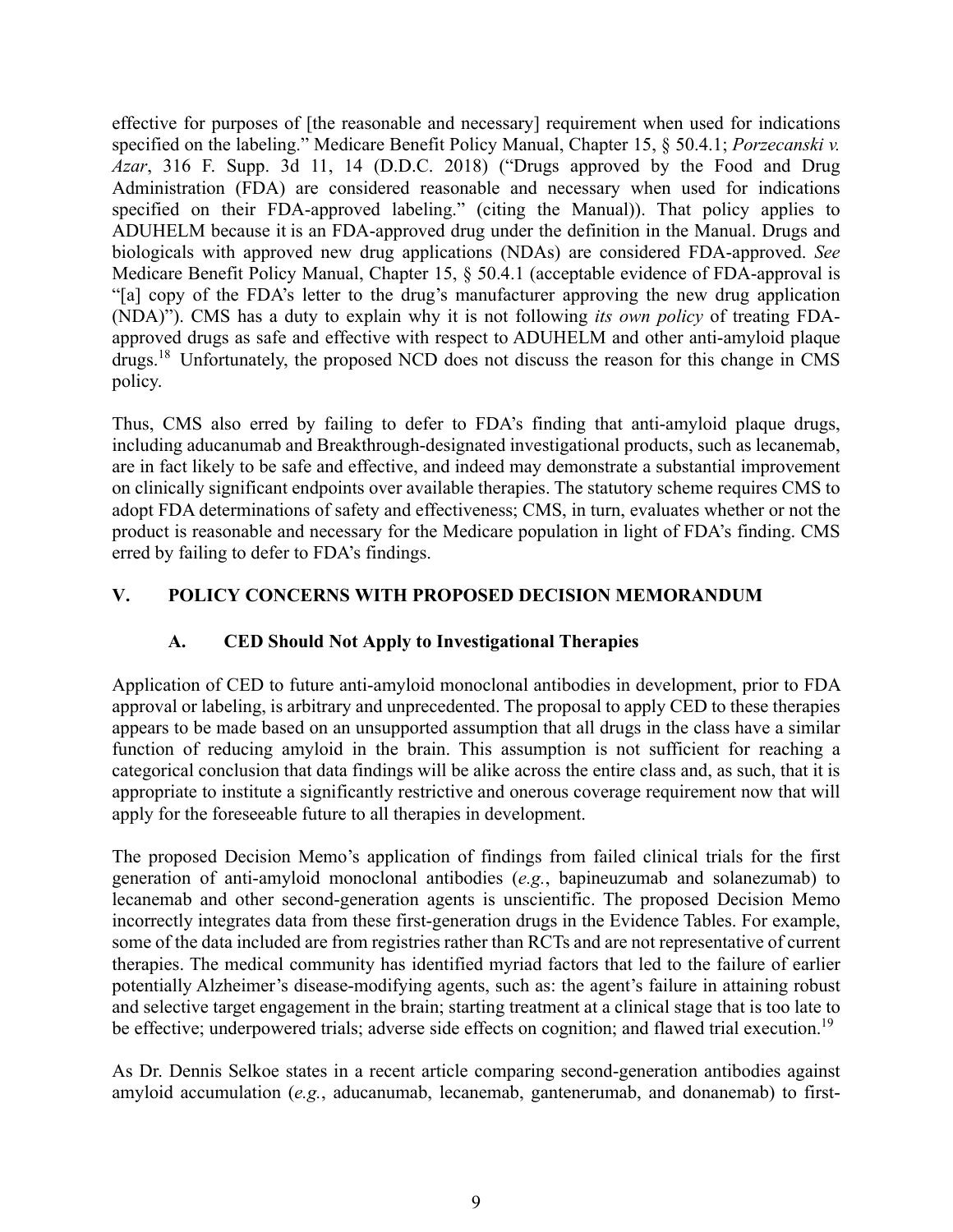generation agents, the current antibodies "unambiguously clear amyloid deposits from brain regions that are important for cognition and this effect is accompanied by a variable 20 to 40% slowing of cognitive decline in 18-month trials. Collectively, these data represent the closest the Alzheimer's disease field has come to a disease modifying approach."<sup>20</sup>

The proposed Decision Memo makes a broad brushed determination that these drugs – as a class – are not reasonable and necessary, and then contemplates arbitrarily applying CED treatment to these investigational therapies prior to availability of data used for FDA approval or labeling, and continuing the CED after Accelerated Approval and even after traditional approval is received based on findings from these wholly different first-generation therapies. This CED, like those preceding it, can be expected to last many years and continue without a specific end date, to the severe detriment of Alzheimer's disease patients awaiting access to this next generation of therapies.

# **B. CMS' CED Proposal Will Severely Limit and Delay Beneficiary Access to Treatments**

Institution of CED requirements for anti-amyloid monoclonal antibodies would pose a high burden for investigators and severely restrict access for Medicare beneficiaries for whom treatment is appropriate, only a small proportion of whom will be able to receive treatment. Eisai estimates the early Alzheimer's disease patient population in the U.S. is approximately 1 million persons. Even with a clinical trial of 10,000 patients, which is several times larger than a typical trial, only  $\sim$ 1% of eligible beneficiaries would receive treatment with a particular drug. Multiplying this across the class of potentially included drugs still results in a very small subset of eligible patients receiving treatment.

Eisai urges CMS to carefully consider the serious concerns raised on these access points in comments from beneficiaries with Alzheimer's disease and their caregivers. For example, as Voices of Alzheimer's emphasizes, "Beyond broadly restricting Aduhelm, [CMS'] requirement that successive Alzheimer's 'mab' medications, regardless of their own merits, be classified in the same restrictive category is unconscionable. We are dying from this disease, and yet [CMS'] bureaucratic gobbledygook would deny us access to successive Alzheimer's disease modifying therapy."21 Patient groups also have raised concerns regarding the discriminatory nature of the proposed CED's exclusion of certain patients with Alzheimer's disease who also have other conditions, such as Down Syndrome.

In addition to broad access issues, we also are concerned that this CED will drive significant inequalities in drug access to FDA-approved therapies. Restricting coverage to a CED construct and limiting treatment to hospital-based outpatient settings will result in concentration of available treatment centers in limited geographic areas and compound inequities for patients lacking resources or support to travel for treatment. If therapies are only covered in a RCT versus standard of care, then some proportion of patients will presumably be randomized to placebo and, thus, not have the opportunity for benefit despite the existence of FDA-approved therapy. As a result, the proposal *de facto* prioritizes non-Medicare patients with the means to pay out-of-pocket for treatment. In addition, the timeline for CED structures to be ready for enabling patient treatment will result in delays in treatment for patients, which is particularly concerning for a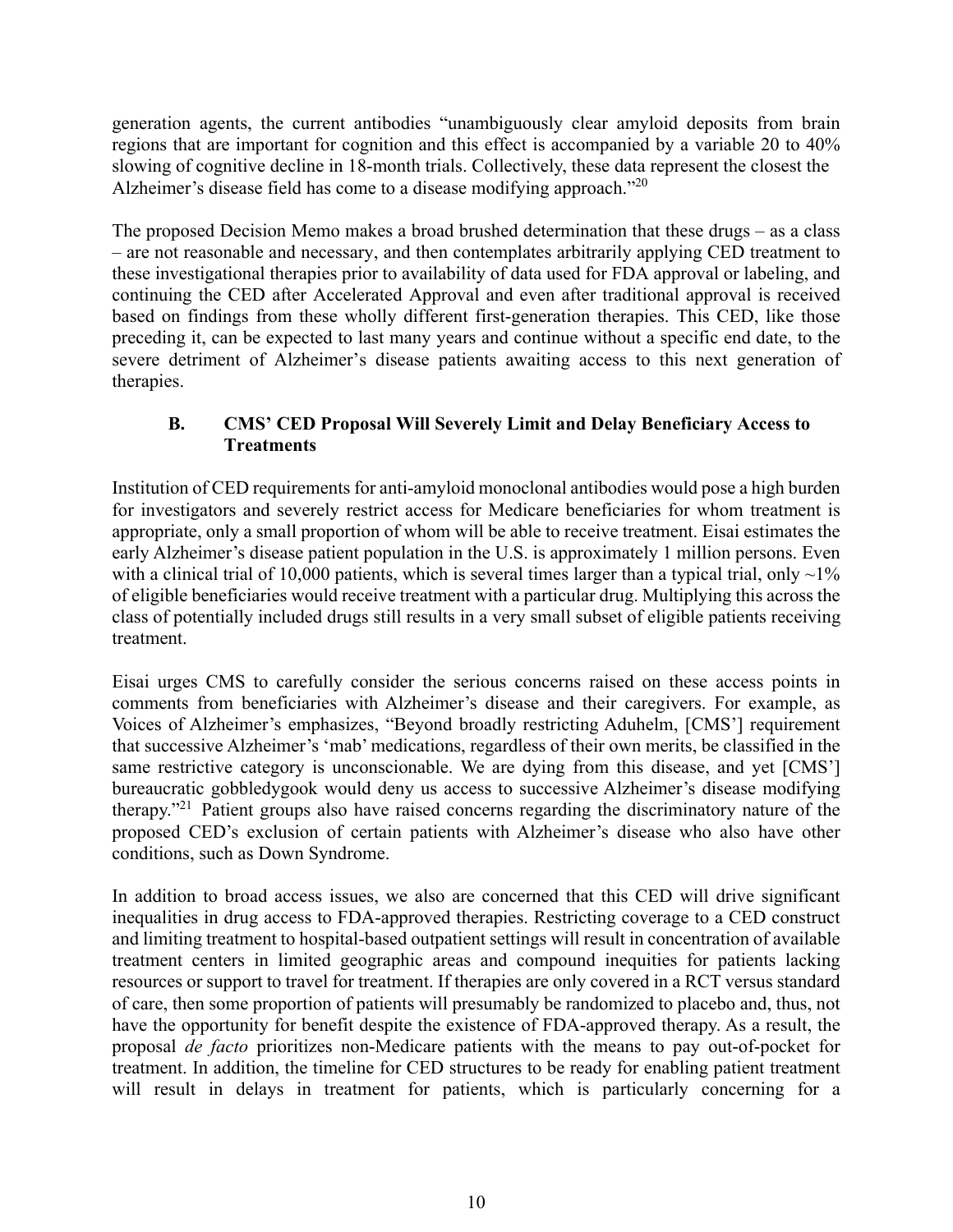neurodegenerative, fatal disease where time is of the essence.

Eisai is concerned about application of even less rigorous forms of CED, such as a registry, based on our collective experience with registries in other contexts. Registries can be slow to launch, limit enrollment and access, and be highly expensive. Eisai always gathers real world data on safety and efficacy after drugs are approved, but we do not support a coverage decision that so severely limits coverage and access.

Eisai also is troubled that the CED proposal does not provide an expedited, pre-specified mechanism for ending applicability of CED to therapies satisfying CMS outcomes thresholds. The lengthy CED process set forth in the proposal (*i.e.*, RCT converting to longitudinal study, followed by a reconsideration request) will result in continued delays in access for the majority of Medicare patients with Alzheimer's disease. In the case of lecanemab, it will not drive data generation, as the necessary data generation is already underway; it will only serve to add administrative burdens and restrict access.

Treating physicians, under the guidance of clinical practice guidelines, will have access to lecanemab data – including full data shortly after the NCA concludes – for purposes of making determinations as to whether treatment is appropriate for a particular patient. These treating physicians, along with the Medicare MACs, should serve as the gatekeepers to treatment with lecanemab to provide uniform access to beneficiaries regardless of where they live or their nearness to a treatment center. Access to lecanemab also should not be affected by the timeliness with which external structures and processes are in place for CED to be in operation or the number and location of enrolled providers.

# **C. Use of CED for Newly Approved Drugs is Against CMS' Principles & Duplicates FDA Processes**

According to CMS' guiding principles in its Guidance for the Public, Industry, and CMS Staff on the use of CED for newly approved biologicals, CED is not to be used to "duplicate or replace the FDA's authority in assuring the safety, efficacy, and security of drugs, biological products, and devices. 22 The proposed Decision Memo further states that CED study results must not be "anticipated to duplicate existing knowledge." Eisai anticipates read-out of Phase 3 data in Fall of 2022 for lecanemab and a subsequent decision on traditional approval. CMS should not duplicate procedures long entrusted by Congress solely to the FDA's purview through application of CED to lecanemab.

We separately have grave concerns about the potential use of CED in a way that undermines the Accelerated Approval pathway or duplicates the role of the FDA in assessing innovation. In the case of ADUHELM, the first new drug approved for the disease in nearly 20 years, Eisai is concerned that CMS is attempting to use CED and this NCD process to circumvent the role of the FDA and its jurisdiction in determining safety and efficacy of new drugs. Approval of a drug through the FDA's Accelerated Approval pathway requires companies to complete Phase 4 confirmatory trials. If the trial does not verify the drug's anticipated clinical benefit, then it is within the authority of the FDA to remove the drug from the market. CMS should not duplicate procedures already in effect through the FDA and under the FDA's purview.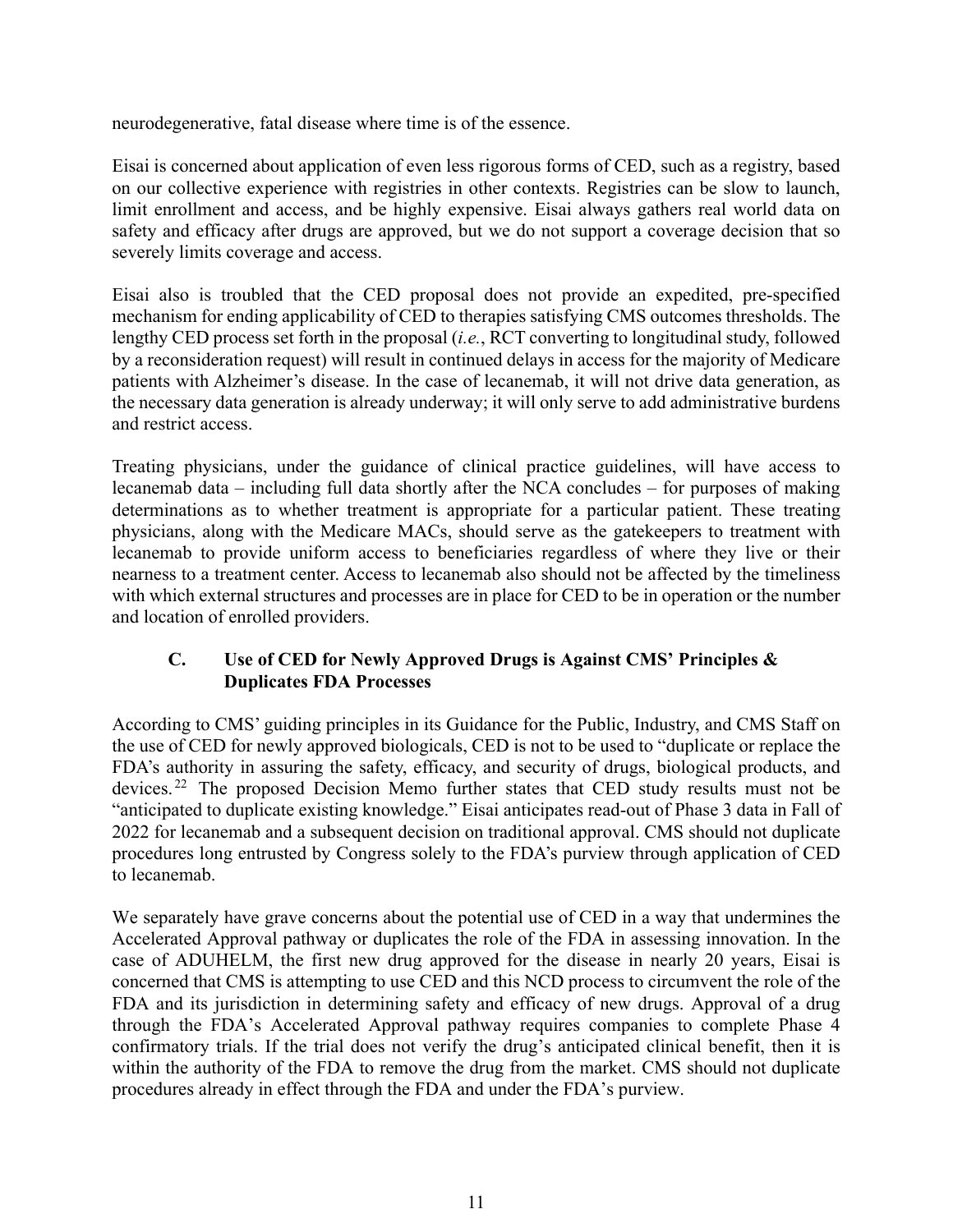The proposed Decision Memo disregards the fact that the Accelerated Approval pathway is intended to provide approval of drugs *based on surrogate endpoints*, with a confirmatory trial providing further evidence thereafter. With the exception of the confirmatory trial, Accelerated Approval is intended to operate in all other respects in the same way as a traditional approval. It is not meant to confer inferior status to an Accelerated Approval therapy. Accelerated Approval is meaningless if CMS limits coverage to RCTs. While reimbursement would be provided in the context of the trial, it is as if the approval had not occurred at all from an expanded patient access perspective. This outcome cannot be what Congress intended in establishing the Accelerated Approval pathway.

The proposal's treatment of Accelerated Approval also creates a problematic fissure in evidentiary standards between CMS and the FDA, which Eisai urges CMS to correct. As Dr. Sean Tunis noted:

[F]ederal law provides the FDA with authority to grant accelerated approval for [monoclonal antibody (mAb) therapies], while the same evidence falls short of meeting CMS interpretation of its reasonable and necessary authority. Importantly, by the FDA's evidentiary standards, all drugs approved through accelerated approval would fail to meet CMS's evidence requirements as articulated in the draft [monoclonal antibody]  $NCD.<sup>23</sup>$ 

We encourage consideration of risks that CMS' action in disregarding the purpose of the Accelerated Approval pathway here could be precedent-setting in this and other disease states. This decision may result in companies not pursuing Accelerated Approval in the future to the detriment of patients or, in a worst-case scenario, holding commercial availability of a drug until a Phase 3 trial is complete, as a way to ward against the long-term impacts of a CED. It also threatens to usurp the role of the FDA as the arbiter and expert on which drugs to accelerate through FDA review.

It is unclear to stakeholders in the Alzheimer's disease community why Alzheimer's disease treatments are the only accelerated drug treatments that are receiving such potentially restrictive coverage that undermines this devastating and fatal disease and discriminates against people with Alzheimer's disease. We urge CMS to carefully consider comments from across the Alzheimer's disease community during this process and rethink this decision.

# **VI. CONCLUSION**

Eisai appreciates the opportunity to comment on the proposed Decision Memo. We urge CMS to finalize an NCD that limits coverage for the class, *without CED*, to beneficiaries with MCI or mild dementia due to Alzheimer's disease, with confirmed presence of amyloid in the brain. We request careful consideration of the rationale and data supporting a finding that CED is not appropriate or necessary for lecanemab. Eisai further requests that CMS consider the severe restrictions the CED would pose for Medicare beneficiary access for the foreseeable future to all drugs in this class.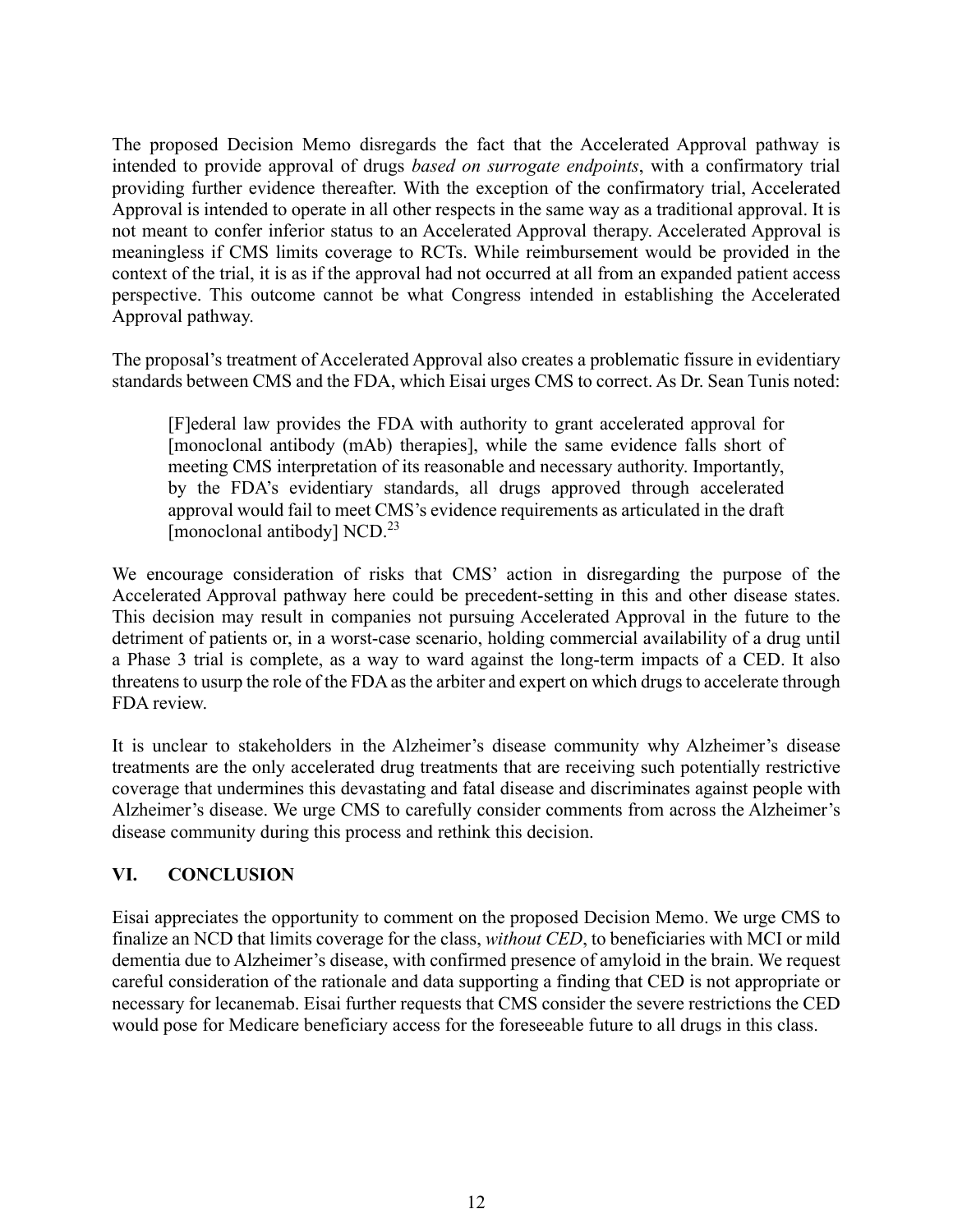We would be pleased to answer any questions about these comments and look forward to working with CMS on ensuring uniform and equitable access to therapy for patients with Alzheimer's disease.

Sincerely,  $/s/$ Lynn D. Kramer, MD, FAAN Chief Clinical Officer, Neurology Business Group Eisai Inc.

<sup>&</sup>lt;sup>1</sup> Food and Drug Administration (FDA), New Drug Application Approval Letter for Aricept (Nov. 25, 1996), https://www.accessdata.fda.gov/drugsatfda\_docs/nda/97/020690Orig1s000rev.pdf.

 $\frac{2}{3}$  Swanson CJ et al. A randomized, double-blind phase 2b proof-of-concept clinical trial in early Alzheimer's disease with lecanemab, an anti-Aß protofibril antibody. Alzheimer's Research & Therapy. 2021 Apr 17;13(1):80; Mintun MA et al. Donanemab in Early Alzheimer's Disease. N Engl J Med. 2021;384:1691-1704.

<sup>&</sup>lt;sup>3</sup> FDA, Aducanumab Summary Basis of Approval 29 (June 7, 2021).

<sup>4</sup> Sean R. Tunis & Pei-Jung Lin, *Medicare's Aducanumab Decision Highlights Needed Reforms to FDA and CMS Regulatory Pathways*, HEALTH AFFAIRS FOREFRONT (Jan. 25, 2022), https://www.healthaffairs.org/do/10.1377/ forefront.20220121.566837.

<sup>&</sup>lt;sup>5</sup> Jaeschke R, Singer J, Guyatt GH. Measurement of health status. Ascertaining the minimal clinically important difference. Control Clin Trials. 1989 Dec;10(4):407-15 (emphasis added).

<sup>6</sup> Copay AG, Subach BR, Glassman SD et al. Understanding the minimum clinically important difference: a review of concepts and methods. Spine J. Sep-Oct 2007;7(5):541-6.

 $^7$  Andrews JS et al. Disease severity and minimal clinically important differences in clinical outcome assessments for Alzheimer's disease clinical trials. Alzheimers Dement. 2019;5:354-363. 8

Ringash J, O'Sullivan B, Bezjak A, Redelmeier DA. Interpreting clinically significant changes in patient-reported outcomes. *Cancer.* 2007;110:196–202.

<sup>9</sup> Centers for Medicare and Medicaid Services (CMS), *Guidance for the Public, Industry, and CMS Staff, Coverage with Evidence Development Document* (Nov. 20, 2014), https://www.cms.gov/medicare-coverage-<br>database/details/medicare-coverage-document-details.aspx?MCDId=27.

<sup>&</sup>lt;sup>10</sup> Satlin A et al. Design of a Bayesian adaptive phase 2 proof-of-concept clinical for BAN2401, a putative diseasemodifying monoclonal antibody for the treatment of Alzheimer's disease. Alzheimer's Dement. 2016 Feb 4; 2(1); 1- 12; Dhadda S et al. Consistency of Efficacy Assessments Across Various Statistical Methods from the Lecanemab Phase 2 Proof-of-Concept Study, BAN2401-G000-201, in Subjects with Early Alzheimer's Disease. Presentation at:<br>14<sup>th</sup> Clinical Trials on Alzheimer's Disease (CTAD) Conference. Nov. 9 -12, 2021. Boston, MA.

<sup>&</sup>lt;sup>11</sup> Swanson CJ et al., *supra* note 2; Swanson CJ et al. Clinical, Biomarker, and Safety Update from the Lecanemab Phase 2 Study. Presentation at: 14<sup>th</sup> CTAD Conference. Nov. 9 -12, 2021. Boston, MA.<br><sup>12</sup> Swanson CJ et al. Treatment of Early AD Subjects with BAN2401, an Anti-Aβ Protofibril Monoclonal Antibody,

Significantly Clears Amyloid Plaque and Reduces Clinical Decline. Presentation at: Alzheimer's Association International Conference (AAIC). July 22 – 25, 2018. Chicago, IL.<br><sup>13</sup> Kaiser Family Foundation, Distribution of Medicare Beneficiaries by Race/Ethnicity (2019).<br><sup>14</sup> Clark LT et al. Increasing Diversity in Clinical Trials

<sup>44(5):148-172;</sup> Hamel LM et al. Barriers to clinical trial enrollment in racial and ethnic minority patients with cancer. Cancer Control. 2016 Oct;23(4):327–337.

<sup>&</sup>lt;sup>15</sup> Camidge DR et al. Race and ethnicity representation in clinical trials: findings from a literature review of Phase I oncology trials. Future Oncol. 2021 Aug;17(24):3271-3280; Akturk HK et al. Inequity in racial-ethnic representation in randomized controlled trials of diabetes technologies in type 1 diabetes: critical need for new standards. Diabetes Care 2021;44:e121–e-123; Flores LE et al. Assessment of the inclusion of racial/ethnic minority, female, and older individuals in vaccine clinical trials. JAMA Netw Open. 2021 Feb 1;4(2):e2037640. <sup>16</sup> 42 U.S.C. § 1395y(a)(1)(A); Social Security Act (SSA) § 1862(a)(1)(A).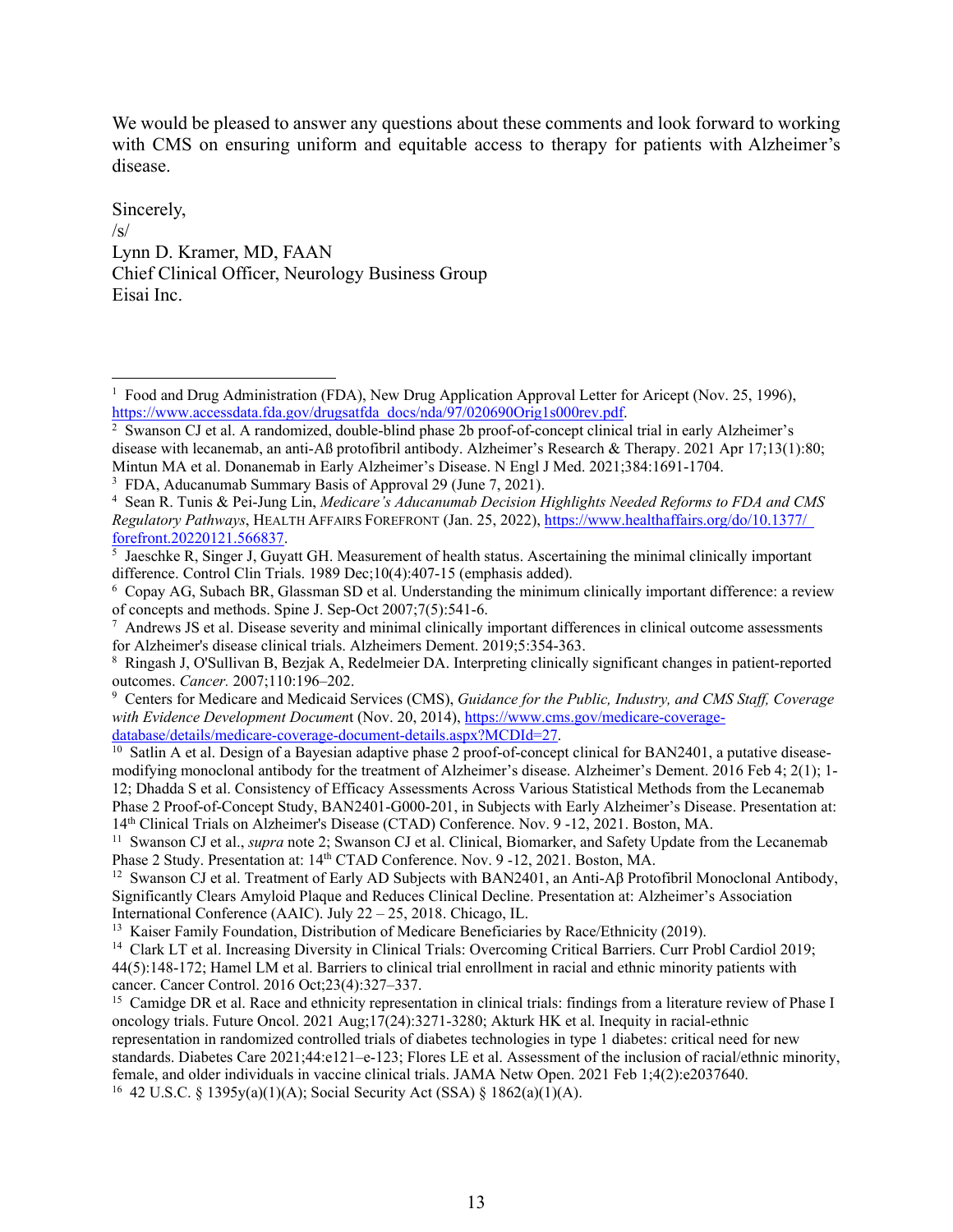<sup>19</sup> Selkoe D. Treatments for Alzheimer's disease emerge. Sci, 2021 Aug 6;373(6555);624-26.<br><sup>20</sup> *Id.* Comments from Voices of Alzheimer's to the Centers for Medicare & Medicaid Services (Jan. 12, 2022).

<sup>22</sup> CMS, Guidance for the Public, Industry, and CMS Staff, Coverage with Evidence Development Document, supra note 9.

23 Sean R. Tunis, *supra* note 4.

<sup>17</sup> *See,* Food & Drug Admin., *Guidance for Industry: Expedited Programs for Serious Conditions-Drugs and Biologics* 10-15 (May 2014), https://www.fda.gov/media/86377/download.<br><sup>18</sup> *Encino Motorcars, LLC v. Navarro*, 579 U.S. 211, 221 (2016) (emphasis added); 42 U.S.C. § 1395y (third

sentence).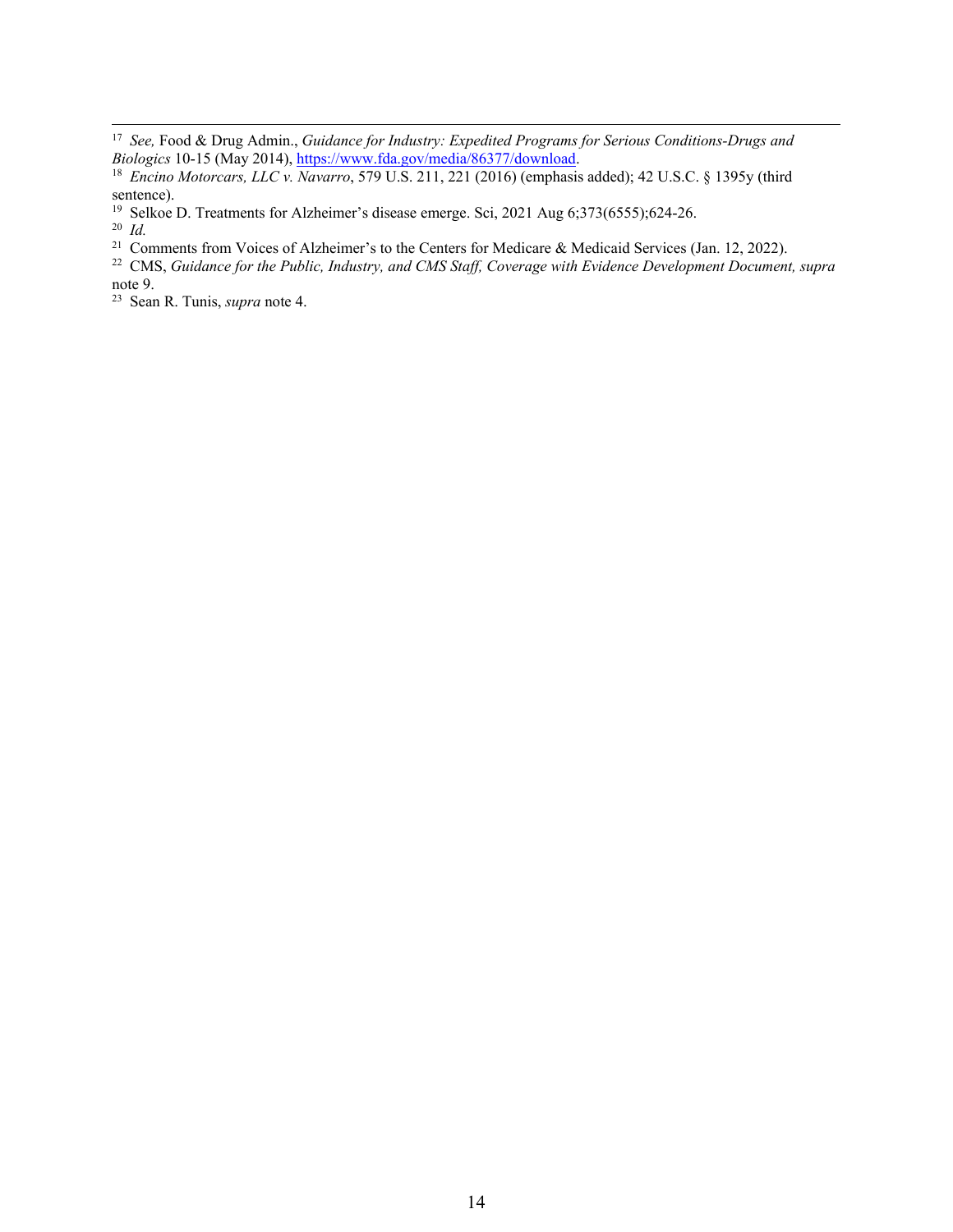# **APPENDIX**

# **Study 201 and CLARITY AD Satisfy the Proposed CED Requirements**

|                  | Study 201 (Phase 2b)                                                | <b>CLARITY AD (Phase 3)</b>                                                                                                 | <b>CMS CED</b>                     |
|------------------|---------------------------------------------------------------------|-----------------------------------------------------------------------------------------------------------------------------|------------------------------------|
| <b>Study</b>     | A Placebo-Controlled, Double-                                       | A Global, Placebo-controlled,                                                                                               | Randomized controlled              |
| <b>Design</b>    | Blind, Parallel-Group, Bayesian                                     | Double-blind, Parallel-group,                                                                                               | trialextended to a                 |
|                  | <b>Adaptive Randomization</b>                                       | Randomized Trial with Open-                                                                                                 | prospective longitudinal           |
|                  | Design and Dose Regimen-                                            | label Extension                                                                                                             | study                              |
|                  | finding Study with an Open-                                         |                                                                                                                             |                                    |
|                  | Label Extension Phase                                               |                                                                                                                             |                                    |
| Population       | MCI due to AD or mild AD dementia (NIA-AA criteria, CDR 0.5-        |                                                                                                                             | (a) Patient Criteria               |
|                  | 1)                                                                  | Patients must have:                                                                                                         |                                    |
|                  | $\bullet$<br>Confirmed amyloid pathology (amyloid PET or CSF)       | A clinical diagnosis<br>$\bullet$                                                                                           |                                    |
|                  | <b>MMSE 22-30</b><br>$\bullet$                                      | of MCI due to AD                                                                                                            |                                    |
|                  | Memory impairment (WMS-IV LMSII ≥1 SD below age-<br>$\bullet$       | or mild AD dementia;                                                                                                        |                                    |
|                  | adjusted mean)                                                      | and                                                                                                                         |                                    |
|                  |                                                                     | Evidence of amyloid<br>$\bullet$                                                                                            |                                    |
|                  |                                                                     |                                                                                                                             | pathology consistent               |
|                  |                                                                     |                                                                                                                             | with AD                            |
|                  | <b>SELECTED EXCLUSIONS</b>                                          | Patients must not have:                                                                                                     |                                    |
|                  | Any neurological condition that may be contributing to<br>$\bullet$ | Any neurological or<br>$\bullet$                                                                                            |                                    |
|                  | cognitive impairment above and beyond that caused by the            | other medical condition                                                                                                     |                                    |
|                  | participant's AD                                                    | (other than AD) that                                                                                                        |                                    |
|                  | Any other medical conditions which are not stably and<br>$\bullet$  | may significantly                                                                                                           |                                    |
|                  |                                                                     | adequately controlled, or which in the opinion of the<br>investigator(s) could affect the participant's safety or interfere | contribute to cognitive<br>decline |
|                  | with the study assessments                                          |                                                                                                                             | Expected death from<br>$\bullet$   |
|                  |                                                                     |                                                                                                                             | any cause during the               |
|                  |                                                                     |                                                                                                                             | duration of the study              |
|                  |                                                                     |                                                                                                                             | Medical conditions,<br>$\bullet$   |
|                  |                                                                     |                                                                                                                             | other than AD, likely to           |
|                  |                                                                     |                                                                                                                             | increase significant               |
|                  |                                                                     |                                                                                                                             | adverse events                     |
| <b>Treatment</b> | <b>DOUBLE-BLIND PHASE (18</b>                                       | DOUBLE-BLIND PHASE                                                                                                          |                                    |
|                  | month treatment)                                                    | (18 month treatment)                                                                                                        |                                    |
|                  | Lecanemab 2.5 mg/kg, 5                                              | Lecanemab 10 mg/kg IV<br>$\bullet$                                                                                          |                                    |
|                  | mg/kg, or 10 mg/kg IV every                                         | every 2 weeks                                                                                                               |                                    |
|                  | 2 weeks (LEC2.5BW,                                                  | Placebo<br>$\bullet$                                                                                                        |                                    |
|                  | LEC5BW, LEC10BW)                                                    | OPEN LABEL EXTENSION                                                                                                        |                                    |
|                  | Lecanemab 5 mg/kg, or 10<br>$\bullet$                               | Lecanemab 10 mg/kg IV                                                                                                       |                                    |
|                  | mg/kg IV every 4 weeks                                              | every 2 weeks                                                                                                               |                                    |
|                  | Placebo                                                             | Planning to incorporate:                                                                                                    |                                    |
|                  | OPEN LABEL EXTENSION                                                | (1) Biomarker-guided                                                                                                        |                                    |
|                  | Lecanemab 10 mg/kg IV<br>$\bullet$<br>every 2 weeks                 | transition to less frequent<br>maintenance dosing                                                                           |                                    |
|                  | Planning to incorporate:<br>$\bullet$                               | schedule; and                                                                                                               |                                    |
|                  | (1) Biomarker-guided                                                | (2) subcutaneous dosing                                                                                                     |                                    |
|                  | transition to less frequent                                         | later this year                                                                                                             |                                    |
|                  | maintenance dosing schedule                                         |                                                                                                                             |                                    |
| Primary          | Change from baseline in                                             | Change from baseline in the                                                                                                 | (b) Research Questions             |
| Outcome          | ADCOMS (Composite scale:                                            | CDR-SB (Global scale;                                                                                                       | CMS approved trials must           |
|                  | cognition and function) at 12                                       | cognition and function) at 18                                                                                               | address, at a minimum, the         |
|                  | months of treatment                                                 | months of treatment                                                                                                         | research questions below:          |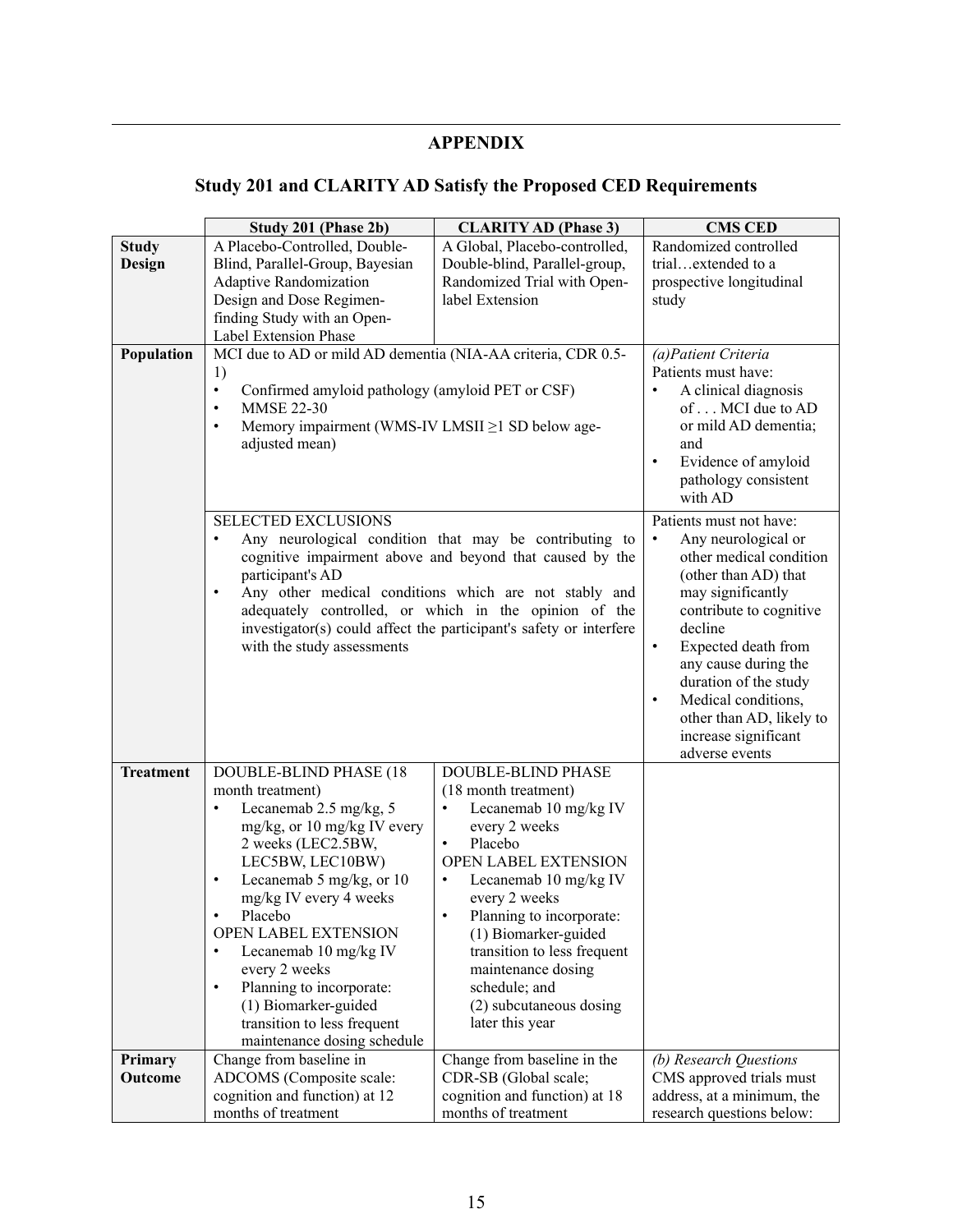| Secondary<br><b>Outcomes</b><br><b>Biomarker</b><br><b>Outcomes</b> | LEC10BW versus placebo:<br>$\bullet$<br>64% probability of super-<br>superiority to placebo <sup>1</sup><br>98% probability of being superior<br>to placebo <sup>1</sup><br>$30\%$ <sup>1</sup> less decline relative to<br>placebo, (frequentist: $p=0.027$ <sup>2</sup> )<br>Effects sustained in GAP period<br>off-drug prior to OLE<br>Global:<br>ADCOMS at 18<br>months<br>LEC10BW - 30% less decline,<br>$p=0.0342$<br>Cognitive: ADAS-cog14 at<br>18 months<br>LEC10BW - 47% less decline, p<br>$= 0.0172$<br>Global:<br>CDR-SB at 18<br>$\bullet$<br>months<br>LEC10BW - 26% less decline, p<br>$= 0.125$ <sup>2</sup><br>Amyloid PET: Dose and<br>$\bullet$<br>time dependent reduction of<br>amyloid as early as 3<br>months. >80% amyloid<br>negative by visual read at 18<br>months.<br>CSF: Reduction of CSF p-<br>$\bullet$<br>tau<br>Blood: Dose and time<br>$\bullet$<br>dependent increase in<br>Ab42/40 ratio and decrease | Cognitive: ADAS-cog14,<br>$\bullet$<br><b>MMSE</b><br>Functional: ADCS-ADL-<br>$\bullet$<br>MCI<br>Global:<br><b>ADCOMS</b><br>$\bullet$<br>$\bullet$<br>Imaging: amyloid PET,<br>tau PET, volumetric MRI<br>Blood and CSF,<br>$\bullet$<br>including: $A\beta$ [1-42],<br>neurogranin, NFL, t-tau,<br>and p-tau | Does use of monoclonal<br>$\bullet$<br>antibodies directed<br>against amyloid for the<br>treatment of AD result<br>in a statistically<br>significant and<br>clinically meaningful<br>difference in decline in<br>cognition and function? |
|---------------------------------------------------------------------|----------------------------------------------------------------------------------------------------------------------------------------------------------------------------------------------------------------------------------------------------------------------------------------------------------------------------------------------------------------------------------------------------------------------------------------------------------------------------------------------------------------------------------------------------------------------------------------------------------------------------------------------------------------------------------------------------------------------------------------------------------------------------------------------------------------------------------------------------------------------------------------------------------------------------------------------|------------------------------------------------------------------------------------------------------------------------------------------------------------------------------------------------------------------------------------------------------------------------------------------------------------------|------------------------------------------------------------------------------------------------------------------------------------------------------------------------------------------------------------------------------------------|
|                                                                     | in p-tau<br>Effects sustained in GAP<br>$\bullet$                                                                                                                                                                                                                                                                                                                                                                                                                                                                                                                                                                                                                                                                                                                                                                                                                                                                                            |                                                                                                                                                                                                                                                                                                                  |                                                                                                                                                                                                                                          |
| <b>Safety</b><br>Assessment                                         | period off-drug prior to OLE<br>Overall rate of TEAE SAE:<br>$\bullet$<br>Similar incidence to placebo<br>ARIA-E: Dose related<br>$\bullet$<br>increase (9.9% for<br>LEC10BW; 14.3% in<br>APOE4 carriers)<br>Infusion related reactions:<br>$\bullet$<br>Dose related increase (19.9%<br>LEC10BW, most mild-<br>moderate)                                                                                                                                                                                                                                                                                                                                                                                                                                                                                                                                                                                                                    | AE, SAE, labs, EKG, VS,<br>$\bullet$<br>CSSR-S, safety MRI<br>AEs of special interest -<br>$\bullet$<br>ARIA-E, ARIA-H,<br>infusion related reactions                                                                                                                                                            | What are the adverse<br>$\bullet$<br>events associated with<br>the use of monoclonal<br>antibodies directed<br>against amyloid for the<br>treatment of AD?                                                                               |
| <b>Sample</b><br><b>Size</b>                                        | 854 randomized<br>$\bullet$<br>In U.S., 3.1% Black, 5.4%<br>$\bullet$<br>Hispanic                                                                                                                                                                                                                                                                                                                                                                                                                                                                                                                                                                                                                                                                                                                                                                                                                                                            | >90% power to detect<br>$\bullet$<br>$>0.37$ treatment<br>difference in CDR-SB at<br>18 months<br>1,795 randomized<br>٠<br>In U.S., 4.5% Black,<br>22.5% Hispanic                                                                                                                                                | (c) Study Requirements<br>The diversity of patients<br>included in each trial must<br>be representative of the<br>national population<br>diagnosed with AD                                                                               |

Table definitions: MCI, mild cognitive impairment; AD, Alzheimer's disease; MMSE, Mini-Mental State Exam; WMS-IV LMSII, Wechsler Memory Scale IV-Logical Memory (subscale) II; SD, standard deviation; CDR-SB, Clinical Dementia Rating, sum of boxes; TEAEs, treatment emergent adverse events; PET, positron emission topography; CSF, cerebrospinal fluid.